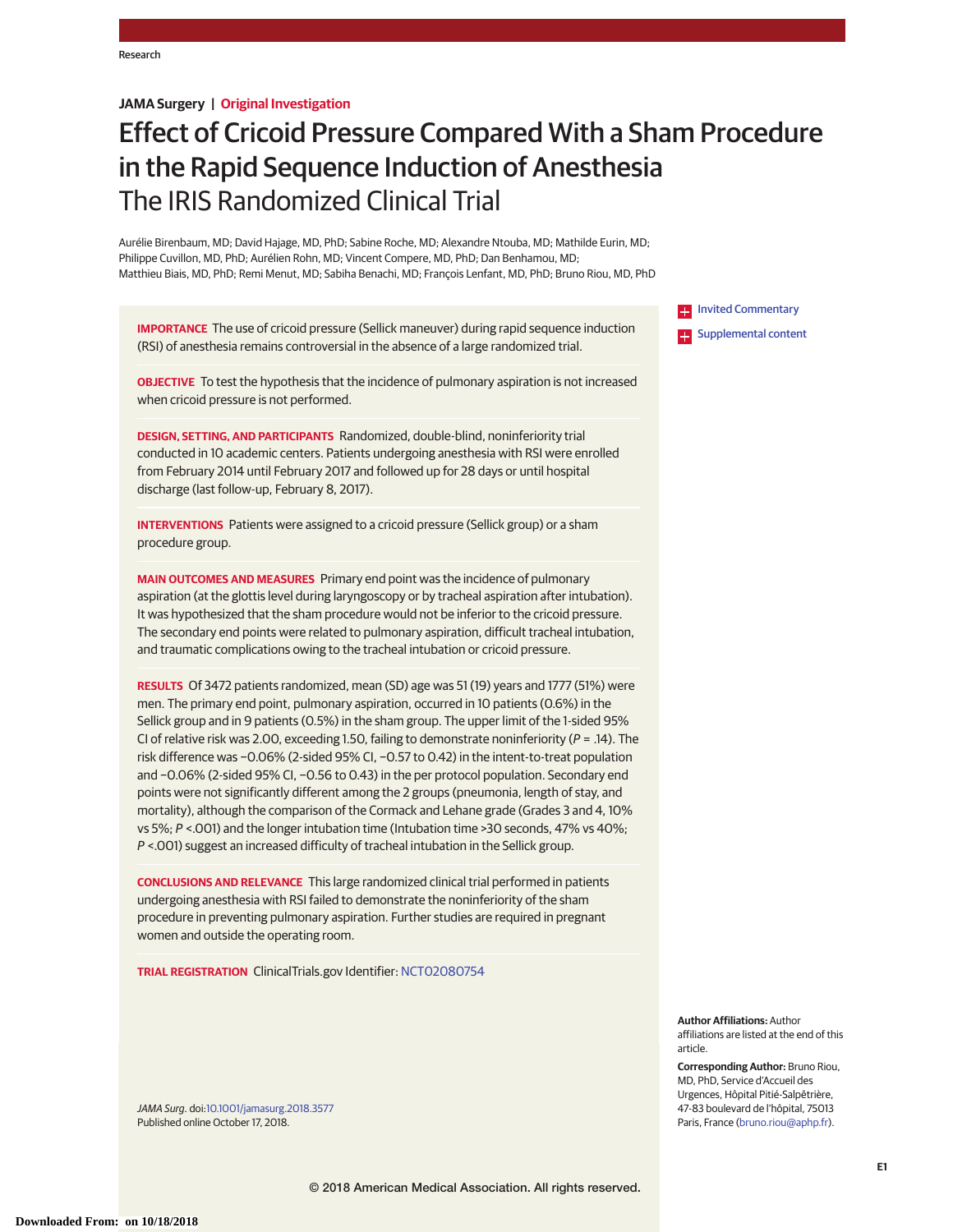nduction of anesthesia induces a loss of protective upper<br>airway reflexes and may be associated with pulmonary<br>aspiration.<sup>1</sup> The incidence of anesthesia-induced pulmo-<br>nary aspiration is very low (0.03%) in elective surge nduction of anesthesia induces a loss of protective upper airway reflexes and may be associated with pulmonary aspiration.<sup>1</sup> The incidence of anesthesia-induced pulmopreoperative fasting rules have been complied and in the absence of risk factors for regurgitation of gastric contents such as pregnancy or morbid obesity. $3,4$  However, in emergency conditions, noncompliance with preoperative fasting rules and delayed gastric emptying markedly increase the risk of pulmonary aspiration.<sup>5</sup> In this context, a rapid sequence induction (RSI) of anesthesia is recommended to minimize the risk of aspiration, combining the use of a shortacting hypnotic and a muscle relaxant, mainly succinylcholine, associated with the application of a manual pressure to the cricoid cartilage (known as Sellick maneuver). The goal of the cricoid pressure is to compress the esophagus between the cricoid cartilage and the fifth cervical vertebra. The cricoid pressure was described more than 45 years ago<sup>6</sup> and is widely recommended, although its efficacy has been poorly documented.<sup>7</sup> Several studies have challenged its efficacy because occlusion of the esophagus is often uncomplete,<sup>8</sup> and it could even facilitate the opening of the lower esophageal sphincter.<sup>9</sup> Moreover, the cricoid pressure may increase airway obstruction, compromising mask ventilation,<sup>10</sup> and/or alter the glottis vision increasing the rate of difficult tracheal intubation,<sup>7</sup> although this last point was not confirmed in a randomized study.<sup>11</sup> Lastly, although all anesthesiologists have been trained to perform the cricoid pressure, it is thought to be difficult to perform appropriately, $<sup>7</sup>$  and some</sup> rare but severe traumatic injuries (esophageal or cricoid cartilage rupture) have been reported.<sup>12,13</sup> This multicenter, noninferiority randomized clinical trial was conducted to test the hypothesis that the incidence of pulmonary aspiration is not increased when cricoid pressure is not performed during a RSI of anesthesia.

## **Methods**

## Study Design

The IRIS (Sellick Interest in Rapid Sequence Induction) study was a multicenter, randomized, double-blind, noninferiority trial aiming to assess the cricoid pressure during RSI in adults by comparing the incidence of pulmonary aspiration whether this maneuver is applied or feigned. The protocol was regis-tered in ClinicalTrials.gov and is available in [Supplement 1.](https://jama.jamanetwork.com/article.aspx?doi=10.1001/jamasurg.2018.3577&utm_campaign=articlePDF%26utm_medium=articlePDFlink%26utm_source=articlePDF%26utm_content=jamasurg.2018.3577) Recruitment began in February 2014 and ended (including followup) in February 2017. The study was approved by the Comité de Protection des Personnes Ile-de-France VI, Paris, France. Written informed consent was obtained from the patient or a close relative/surrogate in case of emergency conditions. Should such a person be absent, the patient was randomized according to the specifications of emergency consent authorized by the ethical committee and the patient was asked to give his/her consent for the continuation of the trial when his/ her condition allowed. The reporting of this study followed the Consolidated Standards of Reporting Trials statement extended to noninferiority trials.<sup>14</sup>

## **Key Points**

**Question** Does the cricoid pressure prevent pulmonary aspiration in patients undergoing rapid sequence induction of anesthesia?

**Findings** In this randomized, noninferiority double-blind trial involving 3472 patients, the results failed to demonstrate the noninferiority of a sham procedure in preventing pulmonary aspiration compared with the cricoid pressure. Mortality, pneumonia, and length of stay did not differ significantly between groups, and differences in intubation time and laryngoscopic exposure suggest more difficulties in the Sellick group.

**Meaning** This large randomized trial failed to demonstrate the noninferiority of a sham procedure to prevent pulmonary aspiration during rapid sequence induction of anesthesia.

#### Setting and Participants

Patients undergoing any type of surgery under general anesthesia requiring an RSI were eligible for enrollment. The inclusion criteria were patients 18 years and older with a full stomach (<6 hours fasting) or the presence of at least 1 risk factor for pulmonary aspiration (emergency conditions, body mass index >30 [calculated as weight in kilograms divided by height in meters squared], previous gastric surgery [sleeve, bypass, or gastrectomy], ileus, early [<48 hours] postpartum, diabetic gastroparesia, gastroesophageal reflux, hiatus hernia, preoperative nausea/vomiting, and pain).15,16 The exclusion criteria were refusal of patient to participate, younger than 18 years, pregnancy, inclusion in another randomized trial, lack of national health care insurance, contraindication for the use of the cricoid pressure or succinylcholine, pneumonia or pulmonary contusion, upper respiratory tract abnormalities, consciousness disorders, and patients requiring an alternative technique to laryngoscopy.

We assessed the body mass index, Mallampati score, $17$ mouth opening, and thyromental distance, enabling calculation of the risk of difficult tracheal intubation (post hoc).<sup>18</sup> The anesthesia and intubation procedures were standardized, following French guidelines.<sup>19</sup> When the patient had a nasogastric tube before anesthesia, the decision to remove it was left to the attending anesthesiologist as well as the decision to administer antacid before anesthesia. After preoxygenation (either until an expired oxygen fraction >90% had been obtained or following 4 forced vital capacity inspirations in emergency cases), anesthesia was induced using a rapid active hypnotic (propofol or thiopental or etomidate or ketamine) and succinylcholine (1 mg/kg), which provides excellent intubation conditions.<sup>20</sup> The choice of the hypnotic was left to the anesthesiologists. The use of rocuronium was not authorized. Tracheal intubation was performed in the sniffing position and using MacIntosh laryngoscope with a metallic blade because a plastic blade increases the rate of difficult tracheal intubation.<sup>21</sup> We measured the time to intubation (delay between insertion of the laryngoscope and inflation of the tracheal tube cuff). Correct positioning of the tracheal tube was confirmed by monitoring of end-tidal carbon dioxide. The decision to administer opioids was left to the anesthesiologist.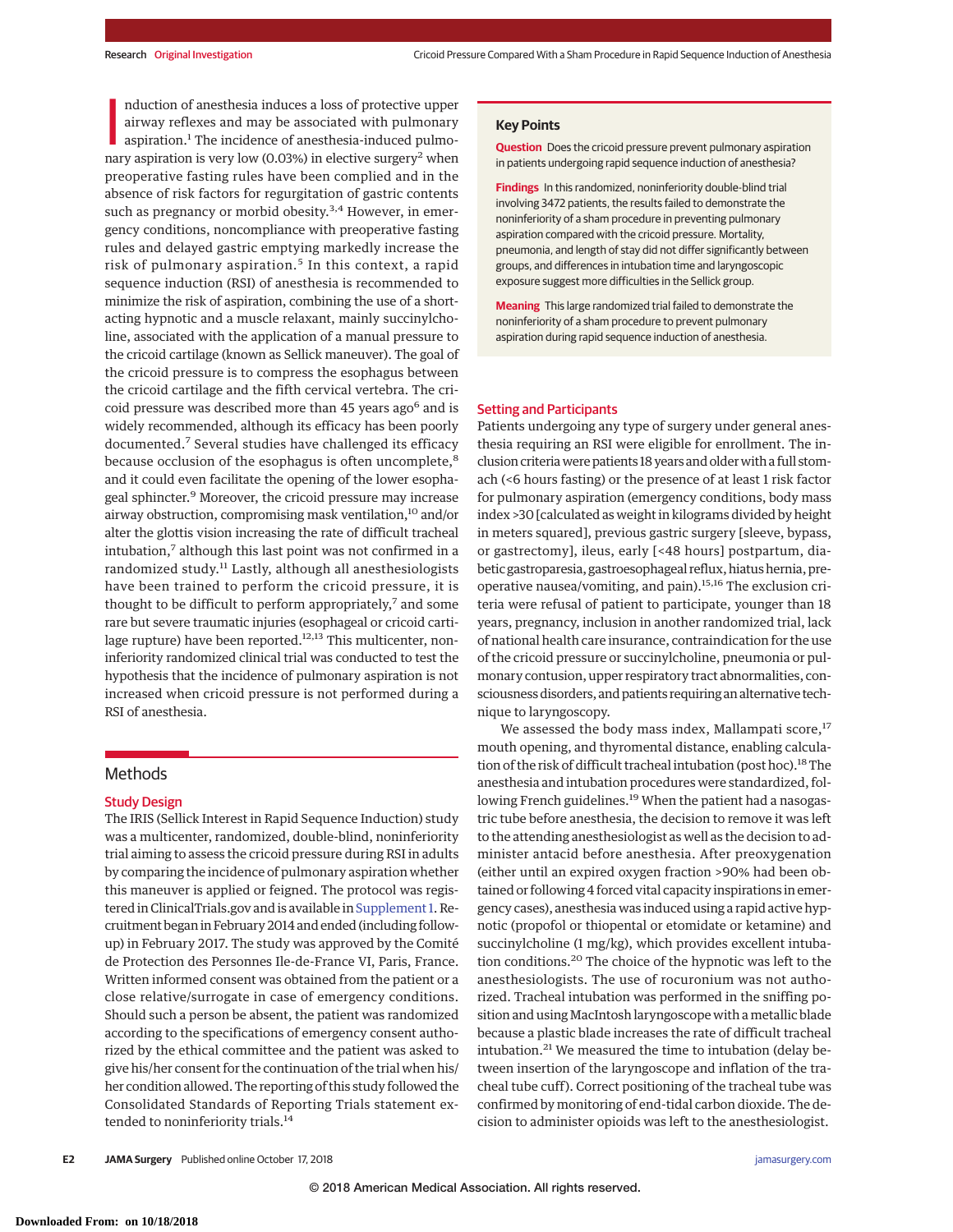Cricoid Pressure Compared With a Sham Procedure in Rapid Sequence Induction of Anesthesia **Original Investigation Research** 

## Intervention

Patients were randomly allocated in a 1:1 ratio to 1 of the following 2 groups: Sellick group and sham group. In the Sellick group, an expected pressure equivalent to 30 N was applied with the first 3 fingers on the cricoid cartilage.<sup>22</sup> All operators had been trained to perform this maneuver, which is applied as a routine practice. However, a special training session was performed before the beginning of the study in each center using a mannequin and the syringe model.<sup>23</sup> This model enables reproduction of the recommended pressure using an obtruded 50-mL syringe and reducing its volume from 40 mL to 33 mL, this training being repeated each month. Only trained individuals were authorized to perform the cricoid pressure. In the sham group, the investigator did not apply any pressure. To ensure appropriate blinding of the rest of the team, an opaque cover was applied in both groups masking if the investigator applied pressure. To maintain appropriate blinding in case of difficult tracheal intubation, the unique unblinded investigator who applied the cricoid pressure could not replace the blind investigator who performed tracheal intubation. Among junior operators, only those with more than 1 year of training (2 years for nurse) were authorized to perform tracheal intubation.

The randomization list was computer generated, balanced by blocks of undisclosed size ( $n = 6$ ), and stratified on the center. Allocation concealment was achieved using a centralized, secure, interactive, web-response system accessible from each study center (Randoweb).<sup>24</sup>

## Study Outcomes

The primary end point was the incidence of pulmonary aspiration as detected either at visually the glottis level during laryngoscopy or by tracheal aspiration just after tracheal intubation. The secondary end points were related to pulmonary aspiration (frequency of suspected aspiration pneumonia within 24 hours requiring chest radiography and aspiration pneumonia when patients had both pulmonary aspiration and new infiltrates at the chest radiography; chest radiography was repeated within 24 hours if initially normal), difficult tracheal intubation (Cormack and Lehane grade, reflecting intubation conditions,<sup>25</sup> at intubation and if cricoid pressure was interrupted, $22$  frequency of difficult and impossible intubation, the need of mask ventilation, oxygen desaturation [<92%], and cricoid pressure interruption) and traumatic complications owing to the tracheal intubation or cricoid pressure (esophageal rupture and cricoid cartilage fracture). Pneumonia was considered as severe when at least 1 of the following items was present: decrease in oxygen saturation greater than 10% compared with the value before anesthesia; ratio of partial pressure arterial oxygen to fraction of inspired oxygen less than 300; requirement of mechanical ventilation (invasive or not); and prolonged hospital stay. Difficult tracheal intubation was defined as that requiringmore than 2 attempts and/or any alternative technique (except gum elastic bougie).<sup>18,26</sup> We recorded mortality at day 28 or at hospital discharge, admission to intensive care unit (ICU), lengths of hospital and ICU stays, and any adverse events declared, even if not associated with the intervention. Adverse events included the following categorical end points: pulmonary aspiration, aspiration pneumonia, difficult and impossible tracheal intubation, traumatic complications, postoperative reintubation, admission into ICU, and mortality; serious adverse events included the following end points: severe aspiration pneumonia, impossible tracheal intubation, postoperative reintubation, admission into ICU, and mortality.

## Statistical Analysis

Because of the wide range of pulmonary aspiration rate reported, we chose the estimate reported by Martin et al<sup>5</sup>: 2.8%. The population included patients requiring tracheal intubation in emergency conditions in an academic center performed by an anesthesiology team but not in an operating room<sup>5</sup> and was thought to be closed to that expected in our study. The sham procedure was considered noninferior to the cricoid pressure if the incidence of pulmonary aspiration was not more than 50% higher (relative risk of 1.5). A difference of less than 50% was considered clinically negligible because aspiration is a rare event that may occur despite the use of the cricoid pressure and also because the pressure itself is associated with adverse effects.<sup>7</sup> The sample size was calculated at 1717 patients per study arm, for a total of 3434 ( $\alpha$ = 0.05;  $\beta$  = 0.20) (NQuery Advisor 7.0, Statistical Solutions Ltd). $27$  Taking into account an incidence of consent withdrawal of 1.5%, our total target sample size comprised 3500 patients.

Characteristics of the intention-to-treat (ITT) population were expressed as number (percentage) for qualitative variables, and mean (SD) or median (interquartile range [IQR]) for quantitative variables, depending on their distribution. The analysis of the primary end point was performed based primarily on the per protocol (PP) population and repeated on the ITT population. The PP population was defined as patients without protocol violation. Noninferiority was assessed on the upper limit of the 1-sided 95% CI of the relative risk of aspiration (sham group/Sellick group). Because of the low event rate, a bias-corrected and accelerated bootstrap CI was computed using 10 000 resamples.<sup>28</sup> If the upper limit of the CI was lower than 1.5, the noninferiority hypothesis would be accepted. The 2-sided (precision) 95% CI was also reported. We also calculated the risk difference (post hoc) and its 2-sided 95% CI, as recommended.<sup>14</sup> The secondary end points were compared with a superiority hypothesis on the ITT population and using available data. Qualitative variables were compared using the Pearson  $\chi^2$ test, Fisher exact test, or Cochrane-Armitage test for trend, and continuous variables were compared using the Wilcoxon rank sum test. No interim analysis was planned. All superiority tests were 2-sided, and *P* values of less than .05 were considered significant. Statistical analysis was performed using R software, version 3.4.1 (R Programming).

# Results

Twelve centers were invited to participate and 2 declined. The 10 participating centers recruited 3472 patients (Figure 1;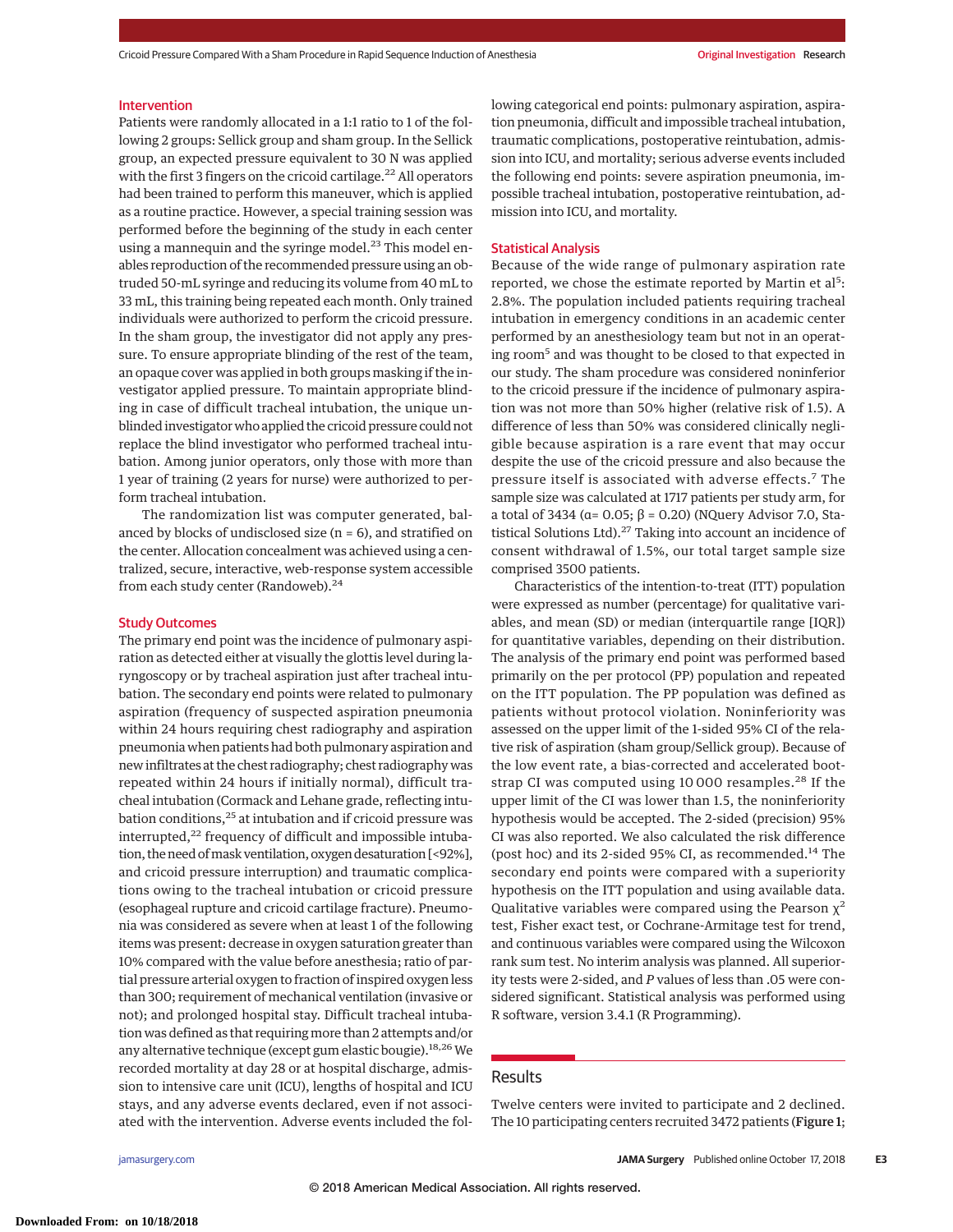

ITT indicates intention to treat; PP, per protocol.

**b** This refers to the same patient.

eTable 1 in [Supplement 2\)](https://jama.jamanetwork.com/article.aspx?doi=10.1001/jamasurg.2018.3577&utm_campaign=articlePDF%26utm_medium=articlePDFlink%26utm_source=articlePDF%26utm_content=jamasurg.2018.3577). One patient was excluded because he withdrew consent and data use. No major protocol violation occurred, and minor violations were observed in 12 (0.3%), including use of rocuronium instead of succinylcholine (n = 8), preexisting signs of pneumonia (n = 2), preexisting disturbed consciousness ( $n = 1$ ), and lack of surgery ( $n = 1$ ). Two patients withdrew consent. Therefore, 1735 patients in the Sellick group and 1736 in the sham group were analyzed on an ITT basis; 1729 patients in the Sellick group and 1730 in the sham group were analyzed on a PP analysis.

The baseline characteristics of the 2 groups were well balanced (Table 1). Patients underwent mainly abdominal surgery (n = 2116; 61%), endoscopy (n = 484; 14%), orthopedic surgery ( $n = 462$ ; 13%), head and neck surgery ( $n = 123$ ; 4%), and cardiothoracic surgery (n = 68; 2%) (198 missing values).

Concerning the primary end point, no missing value was observed. In the ITT population, pulmonary aspiration occurred in 10 patients (0.6%) in the Sellick group and in 9 patients (0.5%) in the sham group (relative risk, 0.90; 95% CI, 0.33-2.38) (Figure 2). In the PP analysis, pulmonary aspiration occurred in 10 patients (0.6%) in the Sellick group and in 9 patients (0.5%) in the sham group (relative risk, 0.90; 2-sided 95% CI, 0.33-2.38). In both the ITT and PP populations, the upper limit of the 1-sided 95% CI (1.99 and 2.00, respectively) exceeded the noninferiority margin of 1.5, thus noninferiority was not demonstrated  $(P = .14$  in both analysis). The risk difference was −0.06% (2-sided 95% CI, −0.57 to 0.42) in the ITT population and −0.06% (2-sided 95% CI, −0.56 to 0.43) in the PP population. The same results were obtained in the subgroups of patients without nasogastric tube (n = 3032) and those requiring emergency surgery (n = 2286) (data not shown; post hoc analysis*)*.

The incidence of difficult tracheal intubation was higher in the Sellick group but did not reach statistical significance, although the comparison of the Cormack and Lehane grade and the longer intubation time suggest an increased difficulty of tracheal intubation in the Sellick group (Table 2). The incidence of interruption of the cricoid pressure was more frequent in the Sellick group as well as the improvement in the Cormack and Lehane grade after its release (Table 2). All traumatic complications were related to tracheal intubation, and there was no significant difference between groups.

There was no significant difference concerning the extubation procedure (Table 2). Extubation was performed mostly in the operating room (n = 2610; 77%) and less frequently in the recovery room ( $n = 750$ ; 23%). Most patients ( $n = 1703$ ; 90%) who received a nondepolarizing muscular relaxant during surgery and were extubated postoperatively underwent either train-of-4measurement to assess neuromuscular blockade and/or reversal of neuromuscular blockade.<sup>29</sup> When considering other secondary end points, no significant difference was observed between the Sellick and the sham group, including the incidence of adverse events (Table 3; eTable 2 in the [Supplement\)](https://jama.jamanetwork.com/article.aspx?doi=10.1001/jamasurg.2018.3577&utm_campaign=articlePDF%26utm_medium=articlePDFlink%26utm_source=articlePDF%26utm_content=jamasurg.2018.3577).

## **Discussion**

This large, randomized double-blind trial in patients undergoing anesthesia with RSI failed to demonstrate the noninferiority ( $\delta$  = 50%) of the sham procedure as compared with the cricoid pressure in preventing pulmonary aspiration. We also observed a low incidence of pulmonary aspiration (0.5%), and we did not observe any significant secondary end points except those suggesting a more difficult tracheal intubation in the Sellick group.

Although the cricoid pressure has been used in clinical practice for decades and is recommended by most countries during RSI, it remains controversial, including its effectiveness in preventing pulmonary aspiration as well its deleterious effects such as airway-related complications (interference with laryngeal exposure, difficult tracheal intubation, and mask ventilation)<sup>7</sup> and rare traumatic complications.<sup>12,13</sup> Some paradoxical effects, potentially favoring aspiration, have been reported such as opening of the lower esophageal sphincter.9 Moreover, application of an appropriate pressure to the cricoid cartilage may not be simple, and many studies have focused on its appropriate application and training, and 47% to 63% of operators may improperly apply cricoid pressure.7 The lack of a large randomized trial explains these controversies. In a systematic review, Algie et al<sup>30</sup> identified only 1 small randomized trial ( $n = 40$ )<sup>31</sup> and concluded that there is no relevant information available from randomized trials with respect to the application of cricoid pressure during RSI.

a Including 1 patient with allergy to succinylcholine.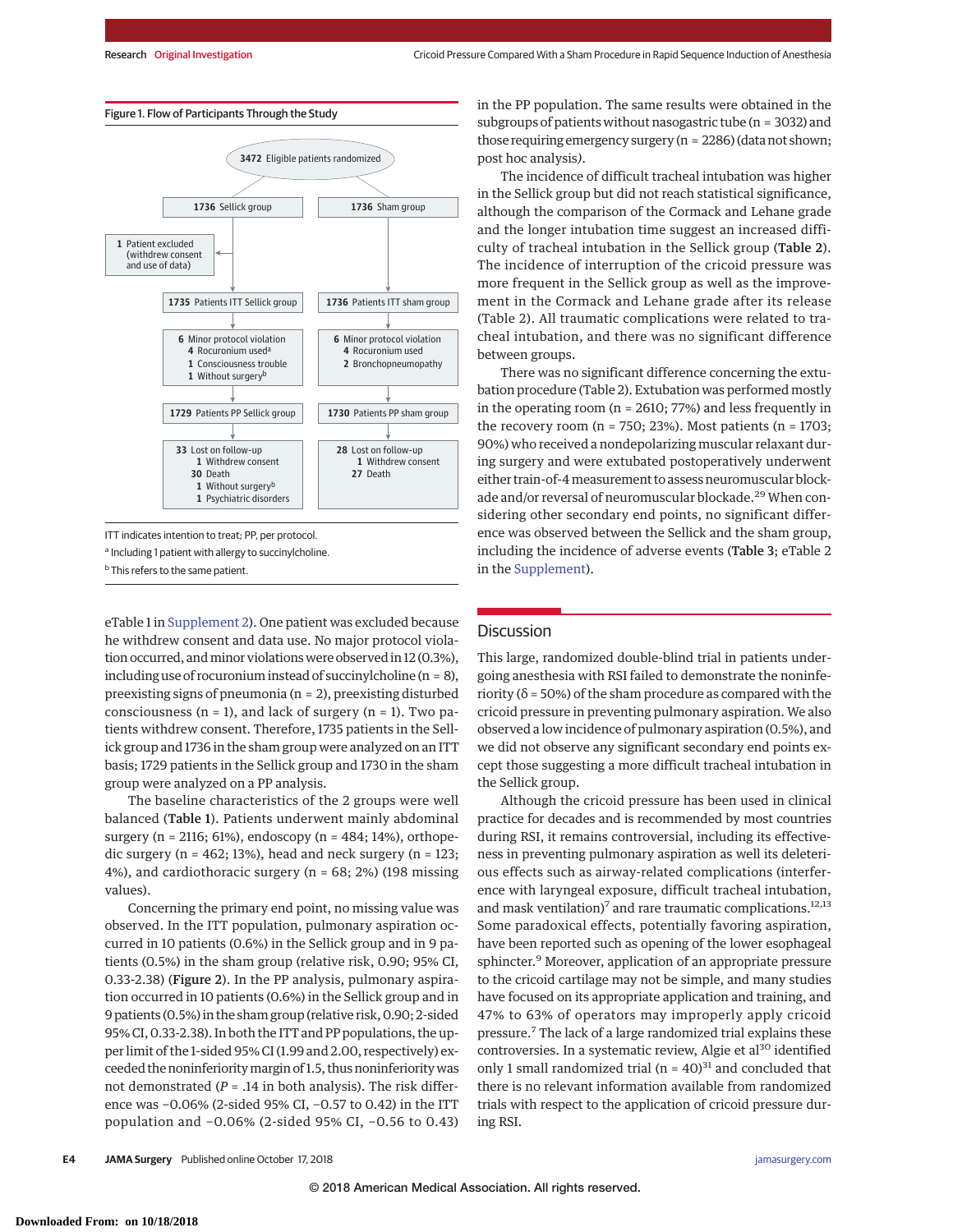|                                       | No. (%)                              |                                   |                       |  |
|---------------------------------------|--------------------------------------|-----------------------------------|-----------------------|--|
| Variable                              | <b>Sellick Group</b><br>$(n = 1735)$ | <b>Sham Group</b><br>$(n = 1736)$ | Total<br>$(N = 3471)$ |  |
| Age, mean (SD), y                     | 51(20)                               | 51(19)                            | 51(19)                |  |
| Men                                   | 893 (51)                             | 884 (51)                          | 1777(51)              |  |
| BMI, mean (SD)                        | 26.4(6.8)                            | 26.7(7.2)                         | 26.6(7.0)             |  |
| Regurgitation risk factors            |                                      |                                   |                       |  |
| <b>Emergency condition</b>            | 1150 (66)                            | 1137(65)                          | 2287 (66)             |  |
| Nonfasting                            | 169(10)                              | 169 (10)                          | 338 (10)              |  |
| Gastroesophageal reflux               | 351 (20)                             | 328 (19)                          | 679 (20)              |  |
| Hiatal hernia                         | 110(6)                               | 116(7)                            | 226(7)                |  |
| Diabetic gastroparesis                | 63(4)                                | 85(5)                             | 148(4)                |  |
| Ileus                                 | 559 (32)                             | 540 (31)                          | 1099 (32)             |  |
| Nausea and/or vomiting                | 399 (23)                             | 391 (23)                          | 790 (23)              |  |
| Obesity (BMI > 30)                    | 212(12)                              | 261(15)                           | 473 (14)              |  |
| Pain                                  | 399 (23)                             | 372 (21)                          | 771(22)               |  |
| Postpartum (<48 h)                    | 3(0.2)                               | $\boldsymbol{0}$                  | 3(0.1)                |  |
| Previous gastric surgery <sup>b</sup> | 87(5)                                | 88(5)                             | 175(5)                |  |
| Others                                | 158(9)                               | 141(8)                            | 299(9)                |  |
| Factors, No. (IQR)                    | $2(1-3)$                             | $2(1-3)$                          | $2(1-3)$              |  |
| Difficult intubation risk factors     |                                      |                                   |                       |  |
| Mouth opening, mean (SD), mm          | 46 (10)                              | 47(10)                            | 47(10)                |  |
| Missing values, No.                   | 40                                   | 40                                | 80                    |  |
| Thyromental distance, mean (SD), mm   | 81 (18)                              | 81 (18)                           | 81 (18)               |  |
| Missing values, No.                   | 44                                   | 46                                | 90                    |  |
| Mallampati score                      |                                      |                                   |                       |  |
| $\mathbf{1}$                          | 778 (45)                             | 786 (46)                          | 1564 (46)             |  |
| 2                                     | 749 (44)                             | 698 (41)                          | 1447 (42)             |  |
| 3                                     | 172(10)                              | 211(12)                           | 383(11)               |  |
| $\overline{4}$                        | 15(0.9)                              | 16(0.9)                           | 31(0.9)               |  |
| Missing values, No.                   | 21                                   | 25                                | 46                    |  |
| Receding mandible                     | 90(5)                                | 79 (5)                            | 169(5)                |  |
| Missing values, No.                   | 19                                   | 19                                | 38                    |  |
| Difficult intubation risk             |                                      |                                   |                       |  |
| Low risk                              | 1082 (65)                            | 1091 (66)                         | 2173 (63)             |  |
| Intermediate risk                     | 571 (34)                             | 563 (34)                          | 1134 (34)             |  |
| High risk                             | 16(1)                                | 8(0.5)                            | 24(0.7)               |  |
| Missing values, No.                   | 66                                   | 74                                | 140                   |  |
| Nasogastric tube aspiration before    | 256(15)                              | 246 (14)                          | 502(14)               |  |
| Nasogastric tube in place             | 218(13)                              | 221(13)                           | 439 (13)              |  |
| Missing values, No.                   | 3                                    | $\overline{4}$                    | $\overline{7}$        |  |
| Antacid medication                    | 206(12)                              | 203(12)                           | 409 (12)              |  |
| Missing values, No.                   | $\overline{4}$                       | 5                                 | 9                     |  |
| Anesthetic induction                  |                                      |                                   |                       |  |
| Propofol                              | 1546 (89)                            | 1560 (90)                         | 3106 (90)             |  |
| Ketamine                              | 161(9)                               | 165(9)                            | 326(9)                |  |
| Etomidate                             | 154(9)                               | 139(8)                            | 293(8)                |  |
| Thiopental                            | 32(2)                                | 42(2)                             | 74(2)                 |  |

(continued)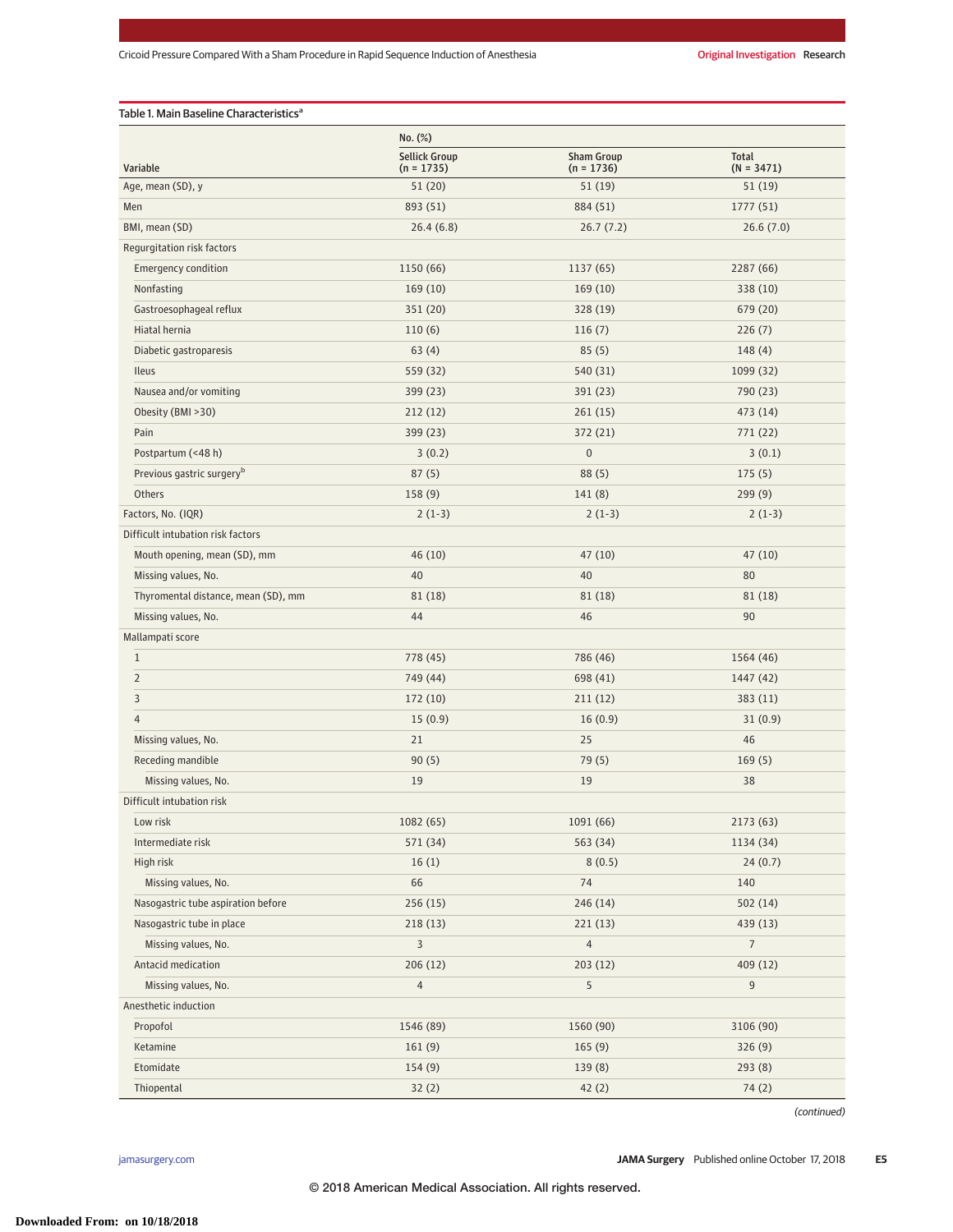## Table 1. Main Baseline Characteristics<sup>a</sup> (continued)

|                                   | No. (%)                              |                                   |                       |  |
|-----------------------------------|--------------------------------------|-----------------------------------|-----------------------|--|
| Variable                          | <b>Sellick Group</b><br>$(n = 1735)$ | <b>Sham Group</b><br>$(n = 1736)$ | Total<br>$(N = 3471)$ |  |
| Combined administration           | 158(9)                               | 166(10)                           | 324(9)                |  |
| Missing values, No.               | J.                                   | 0                                 | л.                    |  |
| Opioid administration             | 497 (29)                             | 544 (31)                          | 1041 (30)             |  |
| Missing values, No.               |                                      |                                   |                       |  |
| Dose of succinylcholine, mg (SD)  | 81 (20)                              | 81(22)                            | 81 (21)               |  |
| Missing values, No.               | $\overline{4}$                       | 5                                 | 9                     |  |
| Nondepolarizing muscular relaxant | 972 (56)                             | 998 (58)                          | 1970 (57)             |  |
| Missing values, No.               | $\overline{0}$                       | 5                                 |                       |  |

Abbreviations: BMI, body mass index (calculated as weight in kilograms divided by height in meters squared); IQR, interquartile range.

<sup>a</sup> No significant difference between groups.

<sup>b</sup> This includes sleeve, bypass, and gastrectomy.

Figure 2. Comparison of the Incidence of Pulmonary Aspiration (Primary End Point) Between the Sellick Group and the Sham Group



Our primary end point was the occurrence of pulmonary aspiration either during laryngoscopy or tracheal aspiration. This end point is thought to directly assess the efficiency of the cricoid pressure and minimize lost on follow-up because it is recorded immediately after tracheal intubation. This end point is probably less sensitive than those using a biomarker<sup>32</sup> but has the advantage of excluding aspirations that could occur intraoperatively or postoperatively and that cannot be prevented by the cricoid pressure. This study failed to demonstrate noninferiority because the incidence of aspiration was overestimated (2.8% expected vs 0.5% observed). We do not think that this was related to the inclusion of patients with a too-low risk of regurgitation because our study population reflects that in which RSI remains recommended, and most of our patients fulfilled at least 2 criteria or more for high risk of aspiration (Table 1). Several differences may explain this lower incidence of pulmonary aspiration in our study compared with that of Martin et al<sup>5</sup> such as operating room vs nonoperating room setting (ie, more compliance with RSI recommendations),more frequent use of succinylcholine (99% vs 60%) and propofol (90% vs 18%), and less frequent cardiac arrests (0% vs 45%). When looking at other secondary end points (mortality, pneumonia, adverse effects, and length of stay) no indication was noted in favor of the cricoid pressure.

The cricoid pressure has been accused of leading to difficult tracheal intubation or even difficult mask ventilation.<sup>7,11</sup> Our study confirmed that it adversely interferes with duration of intubation and laryngeal exposure but without significant increase in the incidence of difficult tracheal intubation (Table 2). This result is in agreement with that obtained in a randomized study.<sup>11</sup> The main reason is that the cricoid pressure is usually interrupted when facing unexpected difficult tracheal intubation. Together with the lack of significant difference in traumatic complications, this result suggests that the interference of the cricoid pressure with airway control has previously been overestimated.

Our study has several strengths. To maximize the effectiveness of the cricoid pressure, we standardized anesthesia, tracheal intubation, and cricoid pressure procedures, which are considered essential in such a trial.<sup>7</sup> We repeatedly trained the operators, using a simple simulation device,<sup>23</sup> although all operators were already trained and frequently used the technique. We also carefully assessed residual neuromuscular blockade and swallowing reflex because postoperative aspiration may have influenced secondary end points (pneumonia, length of stay, and mortality). We did not standardize the use of gastric tubes, but excluding patients with a gastric tube did not change our results.

## Limitations

Our study has several limitations. We excluded pregnant women and children, and thus, our results may not apply to obstetric and pediatric populations. This is important because pulmonary aspiration still remains a cause of maternal death.<sup>3</sup> Fur-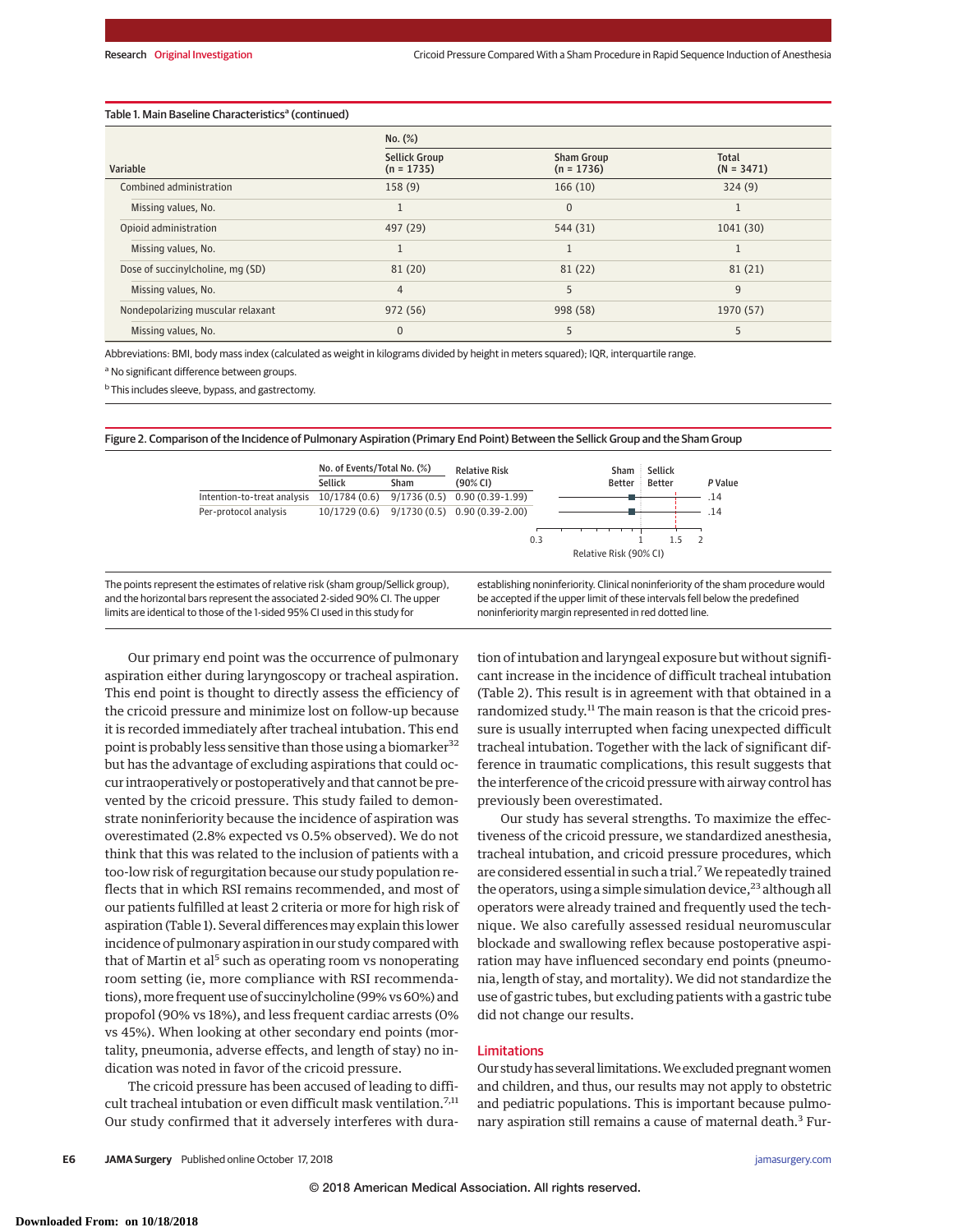|                                                                                | No. (%)                            |                                   |           |
|--------------------------------------------------------------------------------|------------------------------------|-----------------------------------|-----------|
| Variable                                                                       | <b>Sellick Group</b><br>(n = 1735) | <b>Sham Group</b><br>$(n = 1736)$ | P Value   |
| <b>Tracheal intubation</b>                                                     |                                    |                                   |           |
| Intubation time, median (IQR), s                                               | 27 (19-40)                         | $23(15-37)$                       | < .001    |
| Intubation time > 30 s                                                         | 792 (47)                           | 677 (40)                          | < .001    |
| Missing values, No.                                                            | 42                                 | 49                                | <b>NA</b> |
| Operator                                                                       |                                    |                                   |           |
| Senior anesthesiologist                                                        | 184 (11)                           | 162(9)                            | .33       |
| Junior anesthesiologist                                                        | 439 (25)                           | 465 (27)                          |           |
| Senior nurse anesthetist                                                       | 990 (57)                           | 970 (56)                          |           |
| Junior nurse anesthetists                                                      | 109(6)                             | 125(7)                            |           |
| Missing values, No.                                                            | 13                                 | 14                                | <b>NA</b> |
| Use of a bougie                                                                | 536 (21)                           | 546 (21)                          | .63       |
| Missing values, No.                                                            | $\mathbf{1}$                       | 0                                 | <b>NA</b> |
| No. of attempts                                                                |                                    |                                   |           |
| $\mathbf{1}$                                                                   | 1585 (92)                          | 1589 (92)                         |           |
| $\overline{2}$                                                                 | 119(7)                             | 126(7)                            | .19       |
| >2                                                                             | 28(2)                              | 18(1)                             |           |
| Missing values, No.                                                            | 3                                  | 3                                 | <b>NA</b> |
| More than 1 operator                                                           | 70(4)                              | 82(5)                             | .32       |
| Missing values, No.                                                            | 5                                  | 4                                 | <b>NA</b> |
| Cormack and Lehane grade                                                       |                                    |                                   |           |
| $\mathbf{1}$                                                                   | 1285 (74)                          | 1381 (80)                         |           |
| $\overline{2}$                                                                 | 270 (16)                           | 256 (15)                          |           |
| 3                                                                              | 133(8)                             | 76 (4)                            | < .001    |
| 4                                                                              | 42(2)                              | 17(1)                             |           |
| Missing values, No.                                                            | 5                                  | 6                                 | <b>NA</b> |
| Interruption of the cricoid pressure                                           | 246 (14)                           | 86(5)                             | < .001    |
| Missing values, No.                                                            | 5                                  | 5                                 | <b>NA</b> |
| Improvement in Cormack and Lehane Grade<br>after cricoid pressure interruption | 152 (62)                           | 28 (33)                           | < .001    |
| Missing values, No.                                                            | $\mathbf{1}$                       | $\mathbf{1}$                      |           |
| Vomiting                                                                       | 6(0.3)                             | 4(0.2)                            |           |
| Missing values, No.                                                            | $\mathbf{1}$                       | 0                                 | .55       |
| Difficult tracheal intubation                                                  | 72 (4)                             | 51 (3)                            |           |
| More than 2 attempts                                                           | 51                                 | 39                                |           |
| Other technique used                                                           | 31                                 | 21                                | .05       |
| Missing values, No.                                                            | $\mathbf{1}$                       | $\boldsymbol{0}$                  |           |
| Impossible tracheal intubation                                                 | $\pmb{0}$                          | $\mathbf{1}$                      | <b>NA</b> |
| Missing values, No.                                                            | $\mathbf{1}$                       | $\boldsymbol{0}$                  | > 0.99    |
| Mask ventilation required                                                      | 23(1)                              | 20(1)                             | NA        |
| Missing values, No.                                                            | 2                                  | $\boldsymbol{0}$                  | .64       |
| Oxygen desaturation (<92%)                                                     | 67(4)                              | 66(4)                             | NA        |
| Missing values, No.                                                            | 4                                  | $\boldsymbol{0}$                  | .92       |
| Tracheal extubation                                                            |                                    |                                   |           |
| Postoperative extubation                                                       | 1676 (97)                          | 1687 (97)                         | .42       |
| Missing values, No.                                                            | 3                                  | $\mathbf{1}$                      | <b>NA</b> |
| Patients with NDMR and extubated                                               | 930 (54)                           | 962 (55)                          | .29       |
| Missing values, No.                                                            | 1                                  | 0                                 | NA        |

(continued)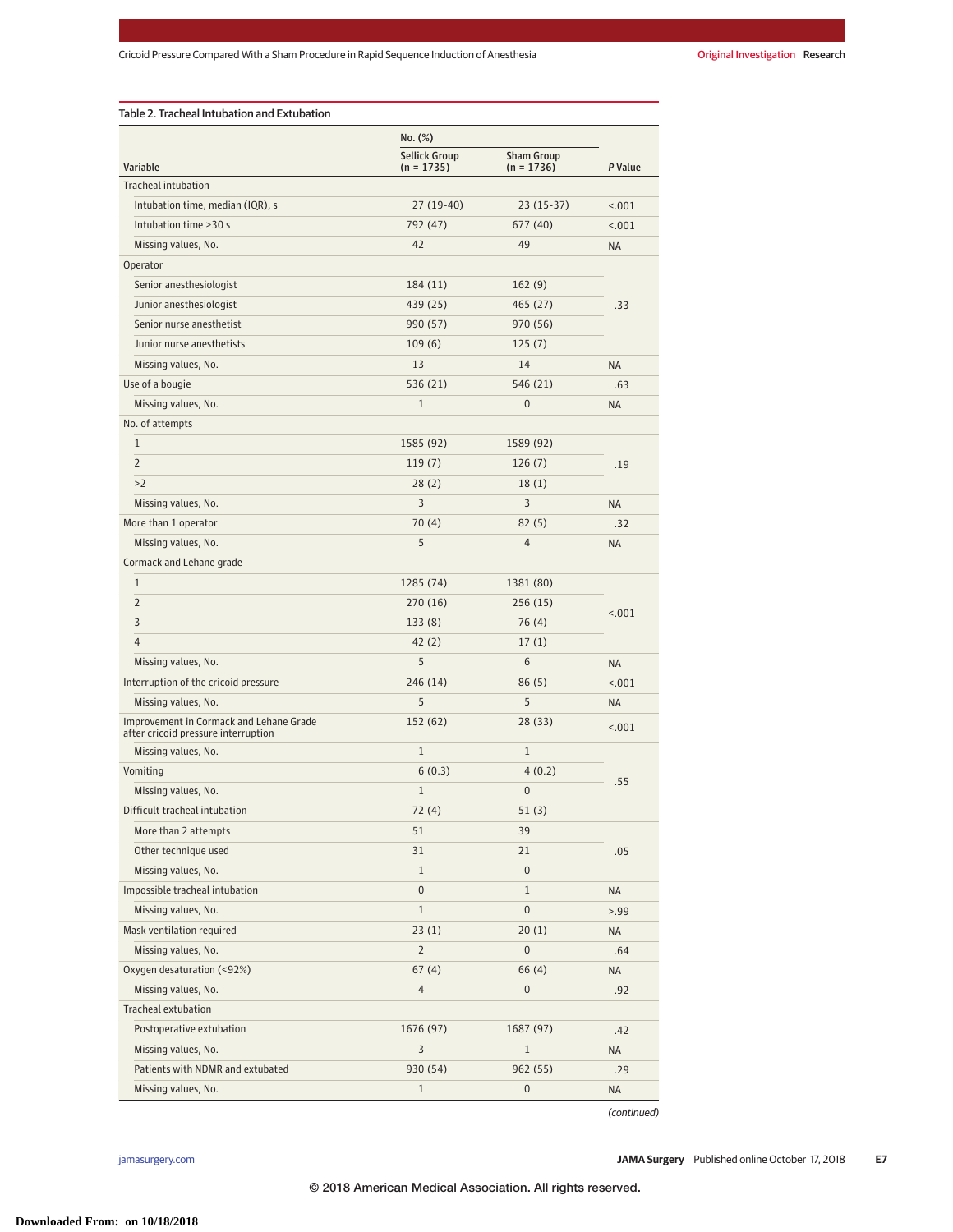## Table 2. Tracheal Intubation and Extubation (continued)

|                                          | No. (%)                              |                                   |           |
|------------------------------------------|--------------------------------------|-----------------------------------|-----------|
| Variable                                 | <b>Sellick Group</b><br>$(n = 1735)$ | <b>Sham Group</b><br>$(n = 1736)$ | P Value   |
| Train-of-4 measurement <sup>a</sup>      | 817 (88)                             | 835 (87)                          | .45       |
| Train-of 4, median (IQR), % <sup>a</sup> | 97 (91-100)                          | 97 (91-100)                       | .86       |
| Missing values, No.                      | 3                                    | 2                                 | <b>NA</b> |
| Reversal agent administered <sup>a</sup> | 515 (56)                             | 464 (56)                          | .78       |
| Missing values, No.                      | 3                                    | $\mathbf{1}$                      | <b>NA</b> |
| Swallowing reflex present                | 1659 (99)                            | 1667 (99)                         | .84       |
| Missing values, No.                      | 62                                   | 56                                | <b>NA</b> |
| Postoperative dyspnea                    | 9(0.5)                               | 11(0.6)                           | .66       |
| Missing values, No.                      | 51                                   | 47                                | <b>NA</b> |
| Postoperative oxygen desaturation (<92%) | 60(4)                                | 62(4)                             | .88       |
| Missing values, No.                      | 68                                   | 51                                | <b>NA</b> |
| <b>Postoperative NIV</b>                 | 2(0.1)                               | 5(0.3)                            | .45       |
| Missing values, No.                      | 51                                   | 45                                | <b>NA</b> |
| Postoperative tracheal reintubation      | 2(0.1)                               | 2(0.1)                            | > 99      |
| Missing values, No.                      | 50                                   | 45                                | <b>NA</b> |
| Traumatic complication                   | 17(1)                                | 9(0.5)                            | .11       |
| Missing values, No.                      | 3                                    | $\Omega$                          | <b>NA</b> |

Abbreviations: IQR, interquartile range; NA, not applicable; NDMR, nondepolarizing muscular relaxant; NIV, noninvasive ventilation. <sup>a</sup> Results are provided for patients

with NMDR and extubated.

### Table 3. Secondary End Points

|                                          | $No.$ $(\%)$                         |                                   |                                                |         |
|------------------------------------------|--------------------------------------|-----------------------------------|------------------------------------------------|---------|
| Variable                                 | <b>Sellick Group</b><br>$(n = 1735)$ | <b>Sham Group</b><br>$(n = 1736)$ | Mean Difference. %<br>$(95\%$ CI) <sup>a</sup> | P Value |
| Mortality                                | 30(2)                                | 27(2)                             | $-0.2$ ( $-1.0$ to 0.7)                        | .69     |
| Suspected pneumonia within 24 h          | 15(0.9)                              | 10(0.6)                           | $-0.3$ ( $-0.8$ to 0.3)                        | .31     |
| Aspiration pneumonia                     | 4(0.2)                               | 4(0.2)                            | $0 (-0.3 to 0.3)$                              | > 0.99  |
| Severe pneumonia                         | 2(0.1)                               | 2(0.1)                            | $0 (-0.2 \text{ to } 0.2)$                     | > 0.99  |
| Length of hospital stay, median (IQR), d | $3(1-9)$                             | $4(1-9)$                          | $0.3$ (-0.2 to 0.8)                            | .89     |
| Length of hospital stay >28 d            | 91(5)                                | 93(5)                             | $0.1$ (-1.4 to 1.6)                            | .89     |
| Admission into ICU                       | 181(10)                              | 201(12)                           | 1.1 $(-0.9 \text{ to } 3.2)$                   | .28     |
| Length of ICU stay, median (IQR), d      | $5(2-11)$                            | $5(2-10)$                         | $-0.4$ ( $-1.9$ to 1.1)                        | .58     |
| Adverse events <sup>b</sup>              | 276(16)                              | 256(15)                           | $-1.2$ ( $-3.6$ to 1.2)                        | .34     |
| Serious adverse events <sup>c</sup>      | 200(12)                              | 211(12)                           | $0.6$ (-1.5 to 2.8)                            | .57     |

Abbreviations: ICU, intensive care unit; IQR, interquartile range.

<sup>a</sup> Mean difference is calculated as Sellick group minus sham group.

**b** Systematically included the following categorical end points: pulmonary aspiration, aspiration pneumonia, difficult and impossible tracheal intubation, traumatic complications, postoperative reintubation, admission into ICU, and

mortality, which were present in 83% of patients with adverse events.

<sup>c</sup> Systematically included the following categorical end points: severe aspiration pneumonia, impossible tracheal intubation, postoperative reintubation, admission into ICU, and mortality, which were present in 83% of patients with serious adverse events.

ther randomized trials are needed in these specific populations, and our study may help to obtained better ethical acceptance of such randomized studies.<sup>7</sup> Our results may not apply to emergency conditions outside the operating room in which sedation and tracheal intubation conditions are worse, and pulmonary aspiration may have occurred before RSI.<sup>33</sup> Our study population may have comprised patients with heterogeneous risk factors for pulmonary aspiration but there is no evidence-based indication for the exact weight of these factors.<sup>15</sup> Very low levels of aspiration could have also been clinically unnoticed. Finally, our study took place in urban academic centers and might not be generalizable in other settings.

# **Conclusions**

In what is, to our knowledge, the first large randomized trial performed in patients undergoing anesthesia with RSI, we failed to demonstrate the noninferiority ( $\delta$  = 50%) of a sham procedure as compared with the cricoid pressure in preventing pulmonary aspiration. We did not observe any significant difference in pneumonia, length of stay, and mortality. Further randomized studies are required in pregnant women and in emergency conditions outside the operating room, both conditions not studied here.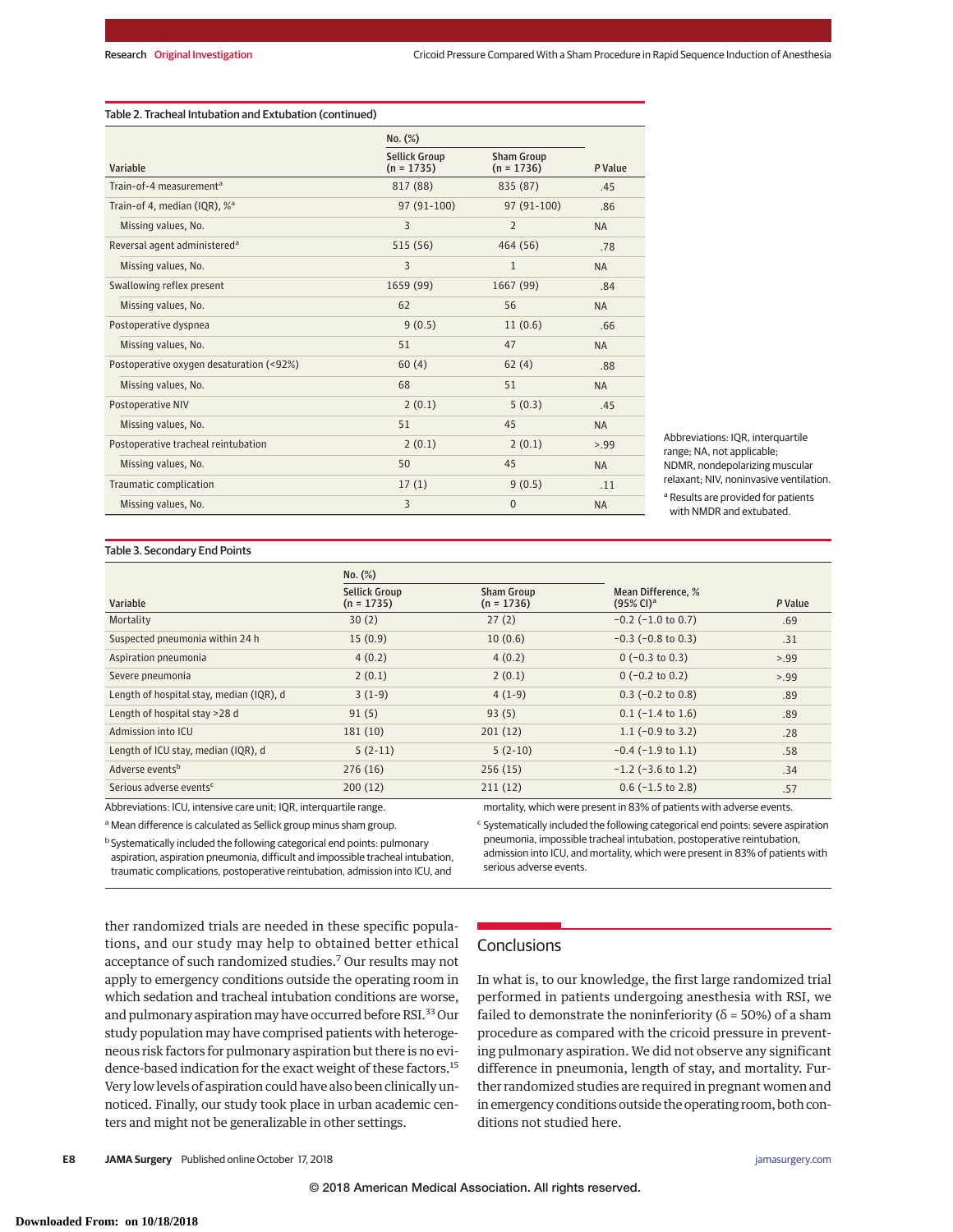#### ARTICLE INFORMATION

**Accepted for Publication:** July 8, 2018.

**Published Online:** October 17, 2018. doi[:10.1001/jamasurg.2018.3577](https://jama.jamanetwork.com/article.aspx?doi=10.1001/jamasurg.2018.3577&utm_campaign=articlePDF%26utm_medium=articlePDFlink%26utm_source=articlePDF%26utm_content=jamasurg.2018.3577)

**Author Affiliations:** Department of Anesthesiology and Critical Care, Hôpital Pitié-Salpêtrière, Assistance Publique-Hôpitaux de Paris, Paris, France (Birenbaum, Roche); Sorbonne Université, Department of Biostatistics Public Health and Medical Information, Hôpital Pitié-Salpêtrière, Assistance Publique-Hôpitaux de Paris, Paris, France (Hajage); Université Jules Verne, Department of Anesthesiology and Critical Care, CHI Amiens-Picardie, Amiens, France (Ntouba); Department of Anesthesiology and Critical Care, Hôpital Beaujon, Assistance Publique-Hôpitaux de Paris, Clichy, France (Eurin); Université de Montpellier, Department of Anesthesiology and Critical Care, Hôpital Carémeau, Nîmes, France (Cuvillon); Department of Anesthesiology and Critical Care, Centre Hospitalier Universitaire Regional de Lille, Lille, France (Rohn); Université de Haute-Normandie, Department of Anesthesiology and Critical Care, Hôpital, Rouen, France (Compere); Université Paris-Sud, Department of Anesthesiology and Critical Care, Hôpital Bicêtre, Assistance Publique-Hôpitaux de Paris, Le Kremlin-Bicêtre, France (Benhamou); Université Victor Segalen, Department of Anesthesiology and Critical Care, Hôpital Pellegrin, Bordeaux, France (Biais); Université Toulouse 3-Paul Sabatier, Department of Anesthesiology and Intensive Care, University Hospital of Toulouse, Toulouse, France (Menut); Department of Anesthesiology and Critical Care, Hôpital Avicenne, Assistance Publique-Hôpitaux de Paris, Bobigny, France (Benachi); Department of Anesthesiology, Centre Hospitalier Simone Veil, Cannes, France (Lenfant); Sorbonne Université, UMR Inserm, Institut hospitalouniversitaire ICAN, Department of Emergency Medicine and Surgery, Hôpital Pitié-Salpêtrière, Assistance Publique-Hôpitaux de Paris, Paris, France (Riou).

**Author Contributions:** Drs Birenbaum and Riou had full access to all of the data in the study and take responsibility for the integrity of the data and the accuracy of the data analysis.

Concept and design: Birenbaum, Lenfant, Riou. Acquisition, analysis, or interpretation of data: Birenbaum, Hajage, Roche, Ntouba, Eurin, Cuvillon, Rohn, Compère, Benhamou, Biais, Menut, Benachi, Riou.

Drafting of the manuscript: Birenbaum, Hajage, Lenfant, Riou.

Critical revision of the manuscript for important intellectual content: All authors.

Statistical analysis: Hajage.

Obtained funding: Birenbaum, Riou. Administrative, technical, or material support: Hajage.

Supervision: Birenbaum, Hajage, Riou.

**Conflict of Interest Disclosures:** Dr Biais reported personal fees from Maquet Critical Care and from Edwards Lifesciences outside the submitted work. No other disclosures were reported.

**Funding/Support:** The Sellick Interest in Rapid sequence Induction study was funded by the French Ministry of Health (Programme Hospitalier de Recherche Clinique National, P120120) and sponsored by Assistance Publique-Hôpitaux de Paris.

**Role of the Funder/Sponsor:** The funding sources had no role in the design and conduct of the study; collection, management, analysis, and interpretation of the data; preparation, review, or approval of the manuscript; and decision to submit the manuscript for publication.

**Additional Contributions:** We thank the IRIS investigators who played a substantial role in the study: Mathieu Raux, MD, PhD, Olivier Langeron, MD, PhD, Sorbonne Université, Hôpital Pitié-Salpêtrière, APHP, Paris France; Audrey Solis, MD, Sadek Beloucif, MD, PhD, Université Paris 13, Hôpital Avicenne, APHP, Bobigny, France; Thomas Geerearts, MD, PHD, Universite de Toulouse, CHU Rangueil, Toulouse, France; Laurent Varin, MD, Hôpital Bicêtre, APHP, Le Kremlin-Bicêtre, France; Emmanuel Lorne, MD, PhD, Hervé Dupont, MD, PhD, Université Jules Vernes, CHU Amiens-Picardie, Amiens, France; Catherine Paugam-Burtz, MD, PhD, Lynda Lagha, Université Paris-Diderot, Hôpital Beaujon, APHP, Clichy, France; Laurent Stecken, MD, Cédric Carrié, MD, CHU Pellegrin, Bordeaux, France; Sébastien Bertran, MD, Sylvie Simon, Hôpital Caremeau, Nîmes, France; Delphine Garrigue, MD, Benoît Tavernier, MD, PhD, Université de Lille, CHRU de Lille, Lille, France; and Pauline Garel, Jérôme Moriceau, CHU de Rouen, Rouen, France. Alexandre Lafourcade, MSc, and David Hajage, MD, PhD (Clinic Research Unit-URC, Hôpital Pitié-Salpêtrière, APHP, Paris France), provided statistical analysis; Mostafa Hajji, Mohamed-Ouramdane Slimi, Jessica Palmyre, and Florence Tubach, MD, PhD (Clinic Research Unit-URC, Hôpital Pitié-Salpêtrière, APHP, Paris France), provided administrative support, and the Data and Safety Monitoring Board consisted of Alexandre Duguet, MD, PhD (Sorbonne Université, Hôpital Pitié-Salpêtrière APHP, Paris, France), Paul Landais, MD, PhD (Université de Montpellier, Hôpital Carémeau, Nîmes, France), and Bernard Vigué, MD, (Hôpital Bicêtre, APHP, Le Kremlin-Bicêtre, France). We thank David Baker, DM, FRCA, (Emeritus Consultant Anesthesiologist, Department of Anesthesiology and Critical Care, Hôpital Necker-Enfants Malades, APHP, Paris, France) for reviewing the article. No compensation was received from a funding source.

#### REFERENCES

**1**. Warner MA, Warner ME, Weber JG. Clinical significance of pulmonary aspiration during the perioperative period. [Anesthesiology](https://www.ncbi.nlm.nih.gov/pubmed/8424572). 1993;78(1): [56-62.](https://www.ncbi.nlm.nih.gov/pubmed/8424572)

**2**. Olsson GL, Hallen B, Hambraeus-Jonzon K. Aspiration during anaesthesia: a computer-aided study of 185,358 anaesthetics. [Acta Anaesthesiol](https://www.ncbi.nlm.nih.gov/pubmed/3754372) Scand[. 1986;30\(1\):84-92.](https://www.ncbi.nlm.nih.gov/pubmed/3754372)

**3**. Thomas TA, Cooper GM. Why Mothers Die 2000-2002: The Sixth Report of the Confidential Enquiries into Maternal Deaths in the United Kingdom. London: RCOG; 2001:137-138.

**4**. Langeron O, Birenbaum A, Le Saché F, Raux M. Airway management in obese patient. [Minerva](https://www.ncbi.nlm.nih.gov/pubmed/24122033) Anestesiol[. 2014;80\(3\):382-392.](https://www.ncbi.nlm.nih.gov/pubmed/24122033)

**5**. Martin LD, Mhyre JM, Shanks AM, Tremper KK, Kheterpal S. 3,423 emergency tracheal intubations

at a university hospital: airway outcomes and complications. Anesthesiology[. 2011;114\(1\):42-48.](https://www.ncbi.nlm.nih.gov/pubmed/21150574)

**6**. Sellick BA. Cricoid pressure to control regurgitation of stomach contents during induction of anaesthesia. Lancet[. 1961;2\(7199\):](https://www.ncbi.nlm.nih.gov/pubmed/13749923) [404-406.](https://www.ncbi.nlm.nih.gov/pubmed/13749923)

**7**. Salem MR, Khorasani A, Zeidan A, Crystal GJ. Cricoid pressure controversies: narrative review. Anesthesiology[. 2017;126\(4\):738-752.](https://www.ncbi.nlm.nih.gov/pubmed/28045709)

**8**. Smith KJ, Dobranowski J, Yip G, Dauphin A, Choi PT. Cricoid pressure displaces the esophagus: an observational study using magnetic resonance imaging. [Anesthesiology](https://www.ncbi.nlm.nih.gov/pubmed/12826843). 2003;99(1): [60-64.](https://www.ncbi.nlm.nih.gov/pubmed/12826843)

**9**. Tournadre JP, Chassard D, Berrada KR, Boulétreau P. Cricoid cartilage pressure decreases lower esophageal sphincter tone. [Anesthesiology](https://www.ncbi.nlm.nih.gov/pubmed/9009934). [1997;86\(1\):7-9.](https://www.ncbi.nlm.nih.gov/pubmed/9009934)

**10**. Shorten GD, Alfille PH, Gliklich RE. Airway obstruction following application of cricoid pressure.J Clin Anesth[. 1991;3\(5\):403-405.](https://www.ncbi.nlm.nih.gov/pubmed/1931067)

**11**. Turgeon AF, Nicole PC, Trépanier CA, Marcoux S, Lessard MR. Cricoid pressure does not increase the rate of failed intubation by direct laryngoscopy in adults. [Anesthesiology](https://www.ncbi.nlm.nih.gov/pubmed/15681945). 2005;102 [\(2\):315-319.](https://www.ncbi.nlm.nih.gov/pubmed/15681945)

**12**. Ralph SJ, Wareham CA. Rupture of the oesophagus during cricoid pressure. [Anaesthesia](https://www.ncbi.nlm.nih.gov/pubmed/1996754). [1991;46\(1\):40-41.](https://www.ncbi.nlm.nih.gov/pubmed/1996754)

**13**. Heath KJ, Palmer M, Fletcher SJ. Fracture of the cricoid cartilage after Sellick's manoeuvre. [Br J](https://www.ncbi.nlm.nih.gov/pubmed/8679368) Anaesth[. 1996;76\(6\):877-878.](https://www.ncbi.nlm.nih.gov/pubmed/8679368)

**14**. Piaggio G, Elbourne DR, Altman DG, Pocock SJ, Evans SJW; CONSORT Group. Reporting of noninferiority and equivalence randomized trials: an extension of the CONSORT statement. [JAMA](https://www.ncbi.nlm.nih.gov/pubmed/16522836). [2006;295\(10\):1152-1160.](https://www.ncbi.nlm.nih.gov/pubmed/16522836)

**15**. American Society of Anesthesiologists Committee. Practice guidelines for preoperative fasting and the use of pharmacologic agents to reduce the risk of pulmonary aspiration: application to healthy patients undergoing elective procedures: an updated report by the American Society of Anesthesiologists Committee on Standards and Practice Parameters. [Anesthesiology](https://www.ncbi.nlm.nih.gov/pubmed/21307770). 2011;114(3): [495-511.](https://www.ncbi.nlm.nih.gov/pubmed/21307770)

**16**. Mahajan V, Hashmi J, Singh R, Samra T, Aneja S. Comparative evaluation of gastric pH and volume in morbidly obese and lean patients undergoing elective surgery and effect of aspiration prophylaxis.J Clin Anesth[. 2015;27\(5\):396-400.](https://www.ncbi.nlm.nih.gov/pubmed/25935831)

**17**. Mallampati SR, Gatt SP, Gugino LD, et al. A clinical sign to predict difficult tracheal intubation: a prospective study. [Can Anaesth Soc J](https://www.ncbi.nlm.nih.gov/pubmed/4027773). [1985;32\(4\):429-434.](https://www.ncbi.nlm.nih.gov/pubmed/4027773)

**18**. Langeron O, Cuvillon P, Ibanez-Esteve C, Lenfant F, Riou B, Le Manach Y. Prediction of difficult tracheal intubation: time for a paradigm change. Anesthesiology[. 2012;117\(6\):1223-1233.](https://www.ncbi.nlm.nih.gov/pubmed/23135259)

**19**. Molliex S, Berset JC, Billard V, et al; Société Français d'Anesthésie et de Réanimation. [Airway management in adult anesthesia except with the exception of difficult intubation. Recommendations of the jury. Short text--2000]. [Ann Fr Anesth Reanim](https://www.ncbi.nlm.nih.gov/pubmed/14584485). 2003;22(8): [745-749.](https://www.ncbi.nlm.nih.gov/pubmed/14584485)